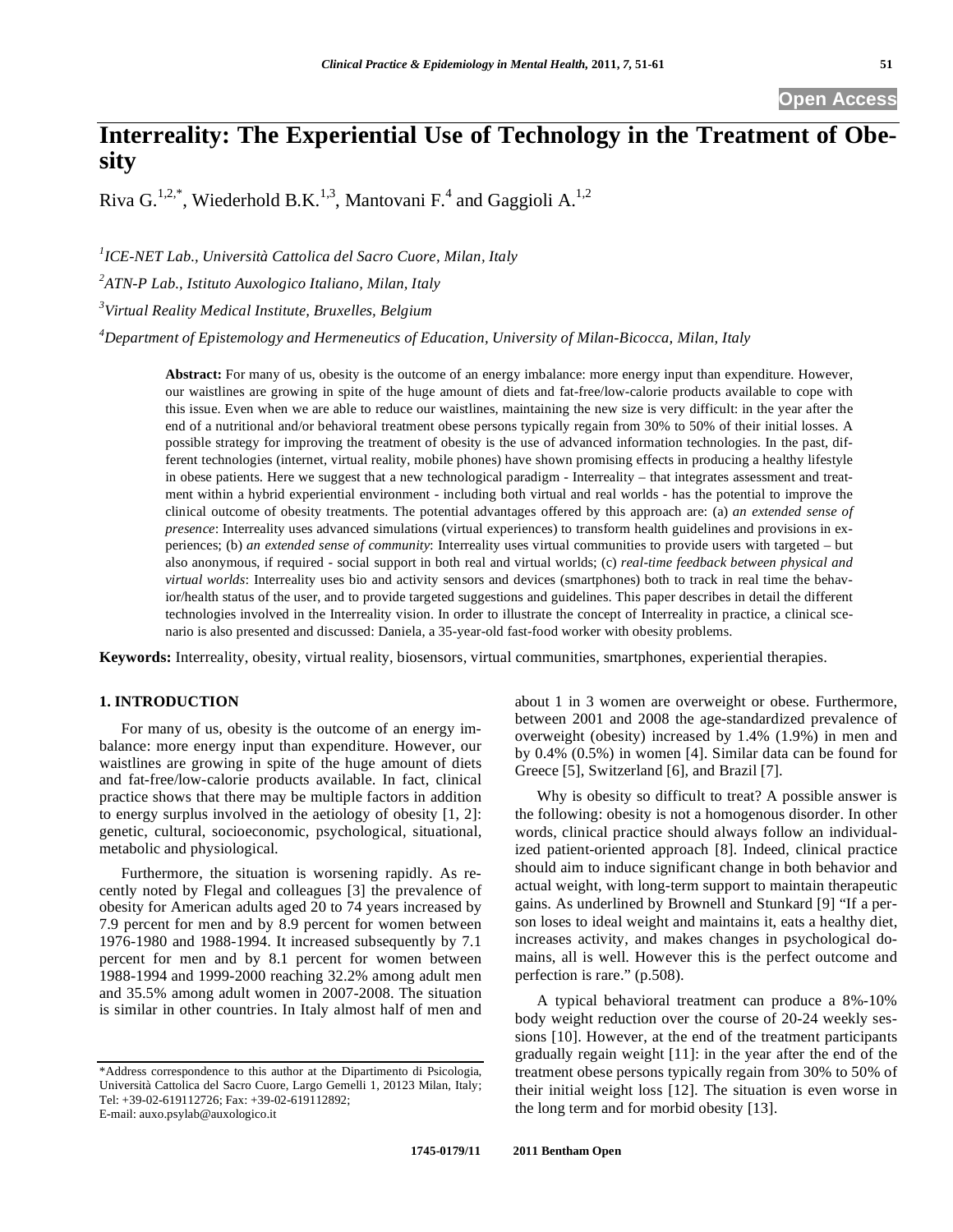As noted by Jeffery and colleagues [12]: "Fresh ideas are needed to push the field forward" (p.5). A possible strategy for improving the actual treatment of obesity is the use of advanced information technologies. In the past different technologies (internet, virtual reality, mobile phones) have shown promising effects in producing a healthy lifestyle in obese patients. Here we suggest that a new technological paradigm – Interreality - may improve the clinical outcome of obesity.

# **2. ADVANCED TECHNOLOGY IN OBESITY TREATMENT: FROM VIRTUAL REALITY TO IN-TERREALITY**

The recent convergence between technology and medicine [14] is offering new methods and tools for behavioral healthcare [15-19]. Between them, an emerging trend is the use of virtual reality (VR) to improve the existing cognitive behavioral protocols for different psychological disorders, especially anxiety disorders [20-27]. Using this approach, therapists can provide in-office, systematic, controlled exposure therapy (virtual reality exposure - VRE) to anxious patients, mitigating many of the complications of the *in vivo* exposure [28]. Moreover, the specific characteristics of the VR experience provide patients with a safe setting *where they can exist* and experience life [29, 30], thereby allowing them them to be "emotionally present" inside the virtual environment [31-34]. VR can also be described as an *advanced imaginal system*: an experiential form of imagery that is as effective as reality in inducing emotional responses [35-37]). A recent meta-analysis [38] of VRE trials confirmed that *in vivo* treatment was not significantly more effective than VRE. In fact, there was a small effect size favoring VRE over *in vivo* conditions.

The use of VR has also been utilized in the treatment of obesity as part of Experiential Cognitive Therapy (ECT). Developed by Giuseppe Riva and his group, inside both the IVT2010 Italian Government-funded project and the VEPSY Updated European funded project, ECT is a relatively shortterm, patient-oriented approach that focuses on individual discovery. As in the case of Cognitive Behavioral Therapy (CBT), ECT uses a combination of cognitive and behavioral procedures to help the patient identify and change the maintaining mechanisms. However ECT differs from CBT in the following ways:

• *Its use of VR:* 10 VR sessions are part of the standard protocol. The different virtual scenes are included in an open source virtual environment – NeuroVR [34, 39, 40] – that can be freely downloaded from the NeuroVR web site: http://www.neurovr.org. Using this software the therapist may also customize each environment by adding significant cues (images, objects, and video) related to the story of the patient. As noted by Glantz *et al.* [41] "One reason it is so difficult to get people to update their assumptions is that change often requires a prior step – recognizing the distinction between an assumption and a perception. Until revealed to be fallacious, assumptions constitute the world; they seem like perceptions, and as long as they do, they are resistant to change." (p. 96). Using the 'sense of presence' induced by VR, it is easier for the therapist to create realistic experiences which demonstrate to patients that the 'reality' which they

perceive  $-$  e.g., body image distortion  $-$  is in fact is a result of his/her mind. Once this has been understood, individual maladaptive assumptions can then be challenged more easily.

- *Its focus on empowerment*. Critical goals of ECT include empowering the patient to decide on a realistic target weight range, to monitor eating behaviors and tomanage frustration related to weight fluctuations. However, unlike the CBT approach, ECT holds that these skills are part of a broader dimension, defined as "control self-efficacy" [42]: "the individual's ability to control the addictive behavior in a variety of provocative situations" (p. 303). Following this approach, the main strategy to raise self-efficacy is "empowerment", the process of helping people feel a sense of control over their lives. VR has the right features to support empowerment (enhancing the capacity of individuals), since it is a special, sheltered setting where patients can start to explore and act without feeling threatened.
- *Its focus on the negative emotions related to the body*, a major reason patients want to lose weight: The VR environments are also used to induce a controlled sensory rearrangement that facilitates an update of the allocentric representation of the body [30, 43]. To reach this goal, ECT follows a specific protocol (for a detailed description see Thompson and colleagues [44], p. 322-325) based on the one defined by Cash [45, 46] for overcoming body image problems.

Experiential Cognitive Therapy has been tested in different case studies and controlled trials [47-52] and in general provides better results in the follow-up than competing approaches, including both nutritional [53] and cognitive behavioral therapy [54]. However, there is still room for improvement: only 47% of the treated sample was able to maintain or improve the weight reduction achieved after the treatment in a 12-month follow-up. Specifically, there are two major issues underlined by clinicians using ECT:

- ECT tries to change behaviors and cognitions at a more general level, rather than limiting changes to actual situations or the 'real' context in which they happen;
- The ECT protocol is not customized to the peculiar characteristics of the patient.

On one hand, in the ECT protocol VR is a distinct realm, separate from the emotions and behaviors experienced by the patient in the real world: the behavior of the patient in VR has no direct effect on real life experience; nor are the emotions and problems experienced by the patient in the real world directly addressed in the VR exposure.

On the other hand, ECT is a manualized approach that allows for a limited amount of customization to be made according to the specific characteristics of a given patient. As noted by Havik and Vanden Bros [55] "in the ordinary clinical setting, the most pressing immediate problem of real patients in psychotherapy may change from week to week, and the clinician must assess and address each new problem as it is presented, as well as attempt to relate it to the overall agreed-upon goals for the patient's psychotherapy." (pp.265- 266).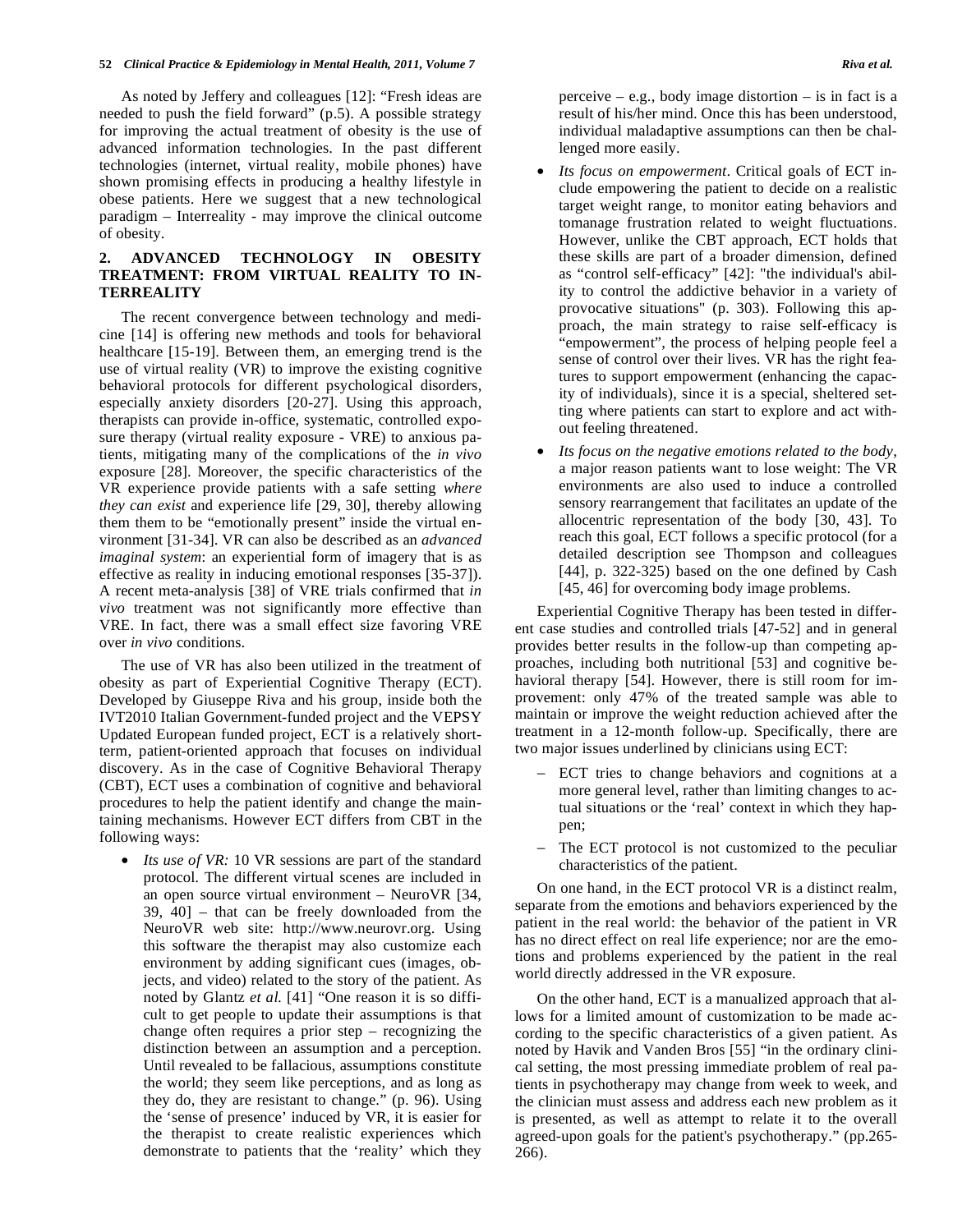In this paper we suggest that a further advancement of the treatment of obesity by VR can be offered by a new technological paradigm, Interreality: a hybrid, closed-loop empowering experience bridging physical and virtual worlds [56, 57]. The main feature of Interreality is a twofold link between the virtual and the real world: (a) behavior in the physical world influences the experience in the virtual one; (b) behavior in the virtual world influences the experience in the real one [58, 59].

The different technologies that are involved in the Interreality vision and its clinical rationale will be addressed and presented in the next paragraph.

# **3. THE INTERREALITY PARADIGM: CLINICAL RATIONALE AND TECHNOLOGY**

# **3.1. The Clinical Rationale**

According to the World Health Organization [60] and the American National Institute of Health [61] obesity treatment is based around the following goals:

- To minimize or reduce health risks in obese individuals through weight reduction.
- To prevent further weight gain.
- To initiate weight reduction when appropriate.
- To support the adoption of a healthy lifestyle and improve quality of life.
- To improve body image dissatisfaction and selfefficacy.
- To encourage appropriate follow-up for the purpose of maintaining a healthy or reduced weight.

#### *Interreality: The Experiential Use of Technology Clinical Practice & Epidemiology in Mental Health, 2011, Volume 7* **53**

Here we suggest that it is possible to improve the longterm treatment of obesity using a new paradigm for e-health – "*Interreality*" – that integrates contextualized assessment and treatment within a hybrid environment, bridging the physical and virtual world [56] (see Fig. **1**).

Our claim is that bridging *virtual experiences* (fully controlled by the therapist, used to learn healthy behaviors and coping skills, and to improve body image) with *real experiences* (the therapist can identify critical situations and assess clinical change) – *using advanced technologies* (virtual worlds, advanced sensors and smartphones) is a feasible way to address the complexity of this disturbance.

Although classical behavioral and cognitive-behavioral approaches focus on directly modifying the content of dysfunctional behaviors and thoughts through a rational and deliberate process, Interreality focuses on modifying the patient's relationship with his/her behavior and thinking through more contextualized experiential processes.

On one hand, the patient is continuously assessed in the virtual and real worlds by tracking their behavioral and emotional status in the context of challenging tasks (*customization of the therapy according to the characteristics of the patient*). On the other hand, feedback is continuously provided to improve the patient's skills through a conditioned association between performance and execution of assigned tasks (*improvement of self efficacy*). In sum, from the clinical viewpoint, the Interreality paradigm may offer the following innovations to current obesity protocols:

o *Objective and quantitative assessment of symptoms using biosensors and behavioral analysis*: monitoring of the patient's behavior and both his general and

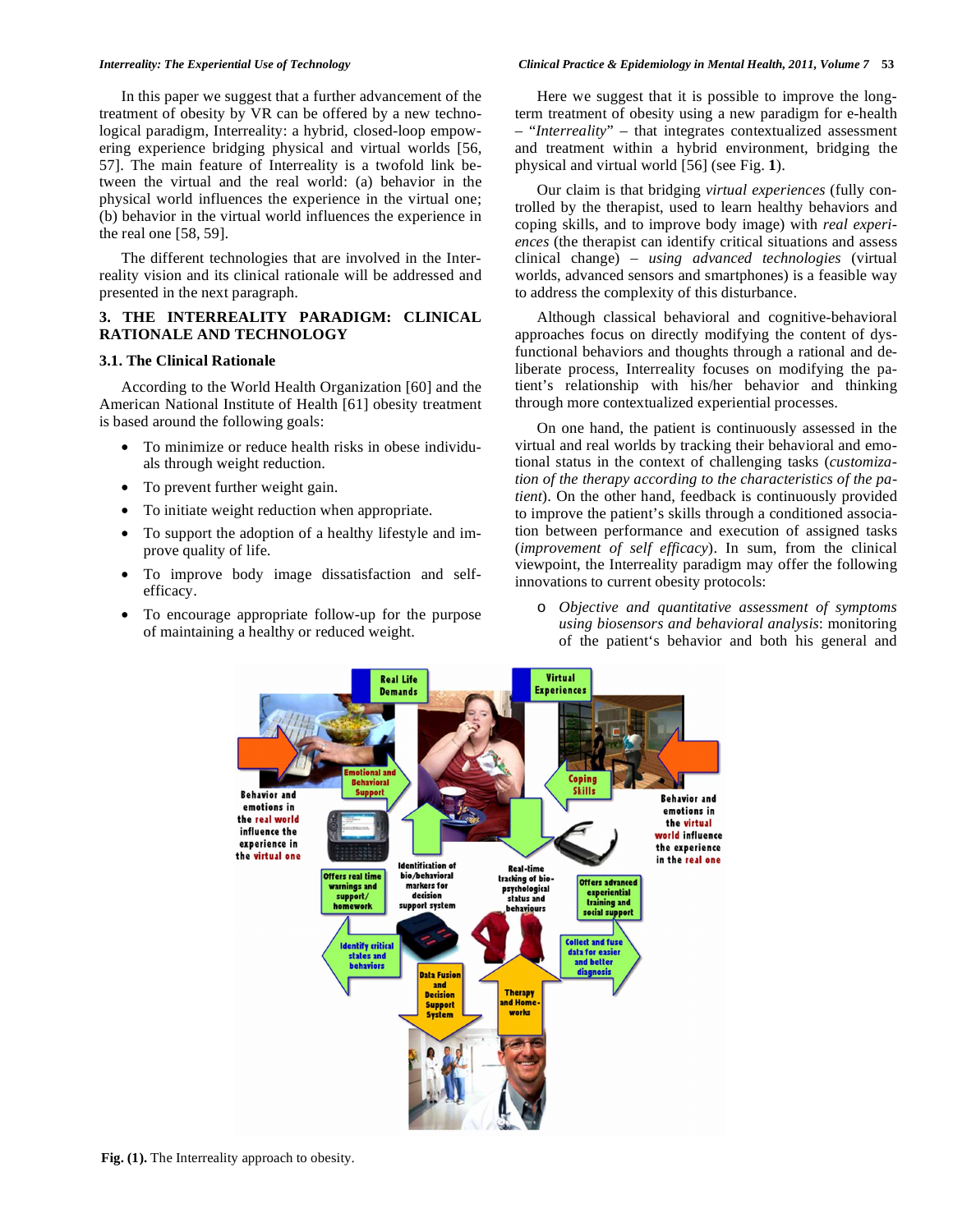psychological status, early detection of symptoms and timely activation of feedback in a closed-loop approach;

- o *Decision support for treatment planning through data fusion and detection algorithms:* monitoring of patient's responses to treatment, management of the treatment and the provision of support for clinicians in making therapeutic decisions.
- o *Provision of warnings and motivating feedback to improve compliance and long-term outcome:* the sense of "presence" allowed by this approach affords the opportunity to deliver behavioral, emotional and physiological self-regulation training in an entertaining and motivating fashion.

In conclusion, the Interreality approach provides a twofold feedback activity (Fig. **2**):

- Behavior in the physical world influences experiences in the virtual world:
- o For example, if I do not exercise during the day, my avatar will become fatter and the content of the virtual experience will increase its focus on improving motivation to perform physical exercise.
- Behavior in the virtual world influences experiences in the real world:
- o For example, if my emotional management skills in the virtual world have been poor, the decision support system may increase possible prompts or 'warnings' in real life and will provide additional homework assignments.

# **3.2. The Technology**

From the technological viewpoint Interreality is based on the devices/platform described below:

- *3D Individual and/or shared virtual worlds:* They allow controlled exposure, objective assessment, and the provision of motivating feedback.
- *Personal digital assistants and/or mobile phones* (from the virtual world to the real one). They allow objective assessment, the provision of warnings prompts and motivating feedback).
- *Personal bio-monitoring system* (from the real world to the virtual one). It allows: objective and quantitative assessment, decision support for treatment.

These devices are integrated around two subsystems: the *Clinical Platform* (inpatient treatment, fully controlled by the therapist) and the *Personal Mobile Platform* (real world support, available to the patient and connected to the therapist) that allow the:

- a. Monitoring of the patient's behavior and his/her general and psychological status, early detection of symptoms and timely activation of feedback in a closed loop approach;
- b. Monitoring of the response of the patient to treatment, management of the treatment and support for therapists in making therapeutic decisions.

Below we will detail the main features of the different technologies involved in these two platforms.

# *3.2.1. The Virtual Worlds*

The virtual world component of the obesity protocol is composed of various 3D individual and/or shared virtual worlds organized around three different but interconnected islands/areas: the *Learning Island,* the *Community Island* and the *Experience Island* (Fig. **3**)*.* 

1. *The Learning Island*: The goal of the Learning Island is to use motivation provided by the virtual worlds to



**Fig. (2).** The feedback provided to the patient by the Interreality approach.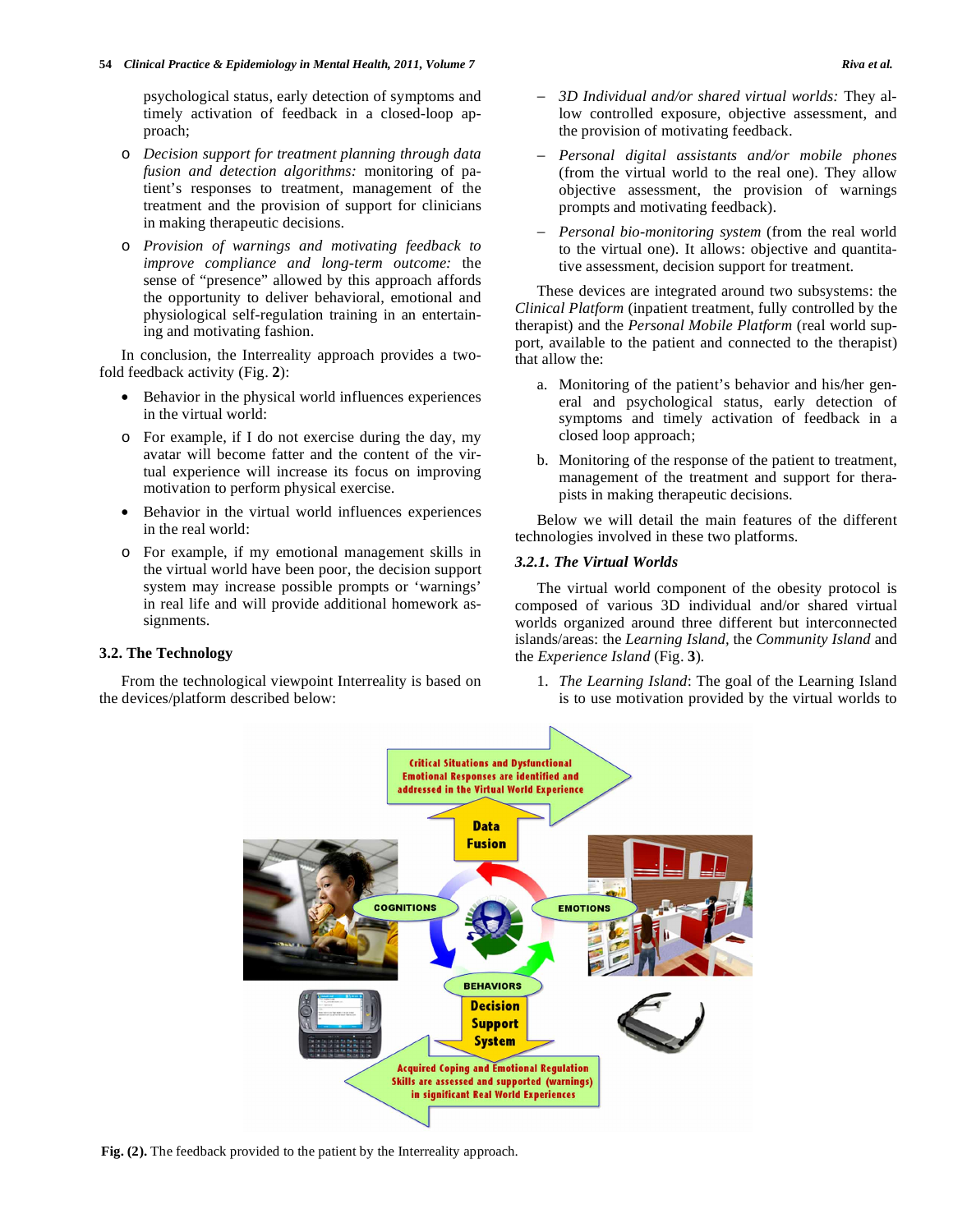teach users about how to improve their eating and living habits. The Learning Island is organized around different learning areas both without and with teachers (classes).

In this island the user:

- a. Learns what obesity is and its multi-factorial etiology;
- b. Learns how to manage daily food choices and activities;
- c. Learns workouts that target key muscle groups;
- d. Samples hundreds of delicious recipes and meal ideas.
- e. Learns to become aware of and modify unhelpful thoughts and maladaptive thinking about food;
- f. Learns stress-relieving exercises (e.g., relaxation training or diaphragmatic breathing) should food be used as an emotional management tool;
- g. Receives the information needed to succeed, with daily tips and expert ideas.
- 2. *The Community Island*: The goal of the Community Island is to use the strength of virtual communities to provide real-life insights aimed at improving eating and living habits. The Community Island is organized around different zones in which users discuss and share experiences between themselves with or without the supervision of an expert (physician, psychologist, nutritionist, etc.). In this island the user:
- a. Enjoys support and guidance;
- b. Learns successful and unsuccessful examples of problem-focused and emotion-focused coping strategies;
- c. Learns how to make wise choices, eat healthy and enjoy food and exercise.
- d. Benefits from the exchange of practical experiences and tips from other patients.
- 1. *The Experience Island*: The goal of the Experience Island is to use the feeling of presence provided by the virtual experience to practice both eating/emotional/ relational management and general decision-making

and problem-solving skills. The island includes different zones (presenting critical situations related to the maintaining/relapse mechanisms (Mall, Supermarket, Pub, Restaurant, Swimming Pool, Beach, Gymnasium, etc.) and two body image comparison areas. Each of these environments is experienced under supervision only. In these areas the user:

a. Is helped to develop specific strategies for avoiding and/or coping with critical situations. After the experience the coach explores the patient's understanding of what happened in the virtual experience and their specific reactions – emotional and behavioral - to the different situations experienced. If needed, some new strategies for coping with the situations are presented and discussed.

# *3.2.2. The Real World Interface: A Smartphone*

In Interreality, a patient's activity in the virtual world has a direct link with his/her life through a mobile phone/digital assistant. This link is at three levels:

- 1. *Follow-up (warnings and/or feedback)*: it is possible to assess/improve the outcome of the virtual experience through the smartphone, eventually also using the information coming from the bio and activity sensors.
	- o *Example*: if the real world outcome is poor after receiving a real time warning, the user will experience again the same virtual environment. If it is good, the user will receive real time motivating feedback and will be able to share his/her experience with other users.
- 2. *Training/Homework*: thanks to the advanced graphic/ communication capabilities now available on smartphones, they can be used as training/simulation devices to facilitate the real-world transfer of knowledge acquired in the virtual world.
	- o *Example:* The nutritional guidelines learned in the virtual world can be experienced in the real life context before or during a visit to the supermarket.



**3D Individual and Shared Virtual** Worlds



**Learning Area:** To learn what obesity is and how to cope with it



**Community Area:** To meet other patients with the same problems



To practice controlled exposure in critical situations

**Fig. (3).** The virtual experiences used by the Interreality approach.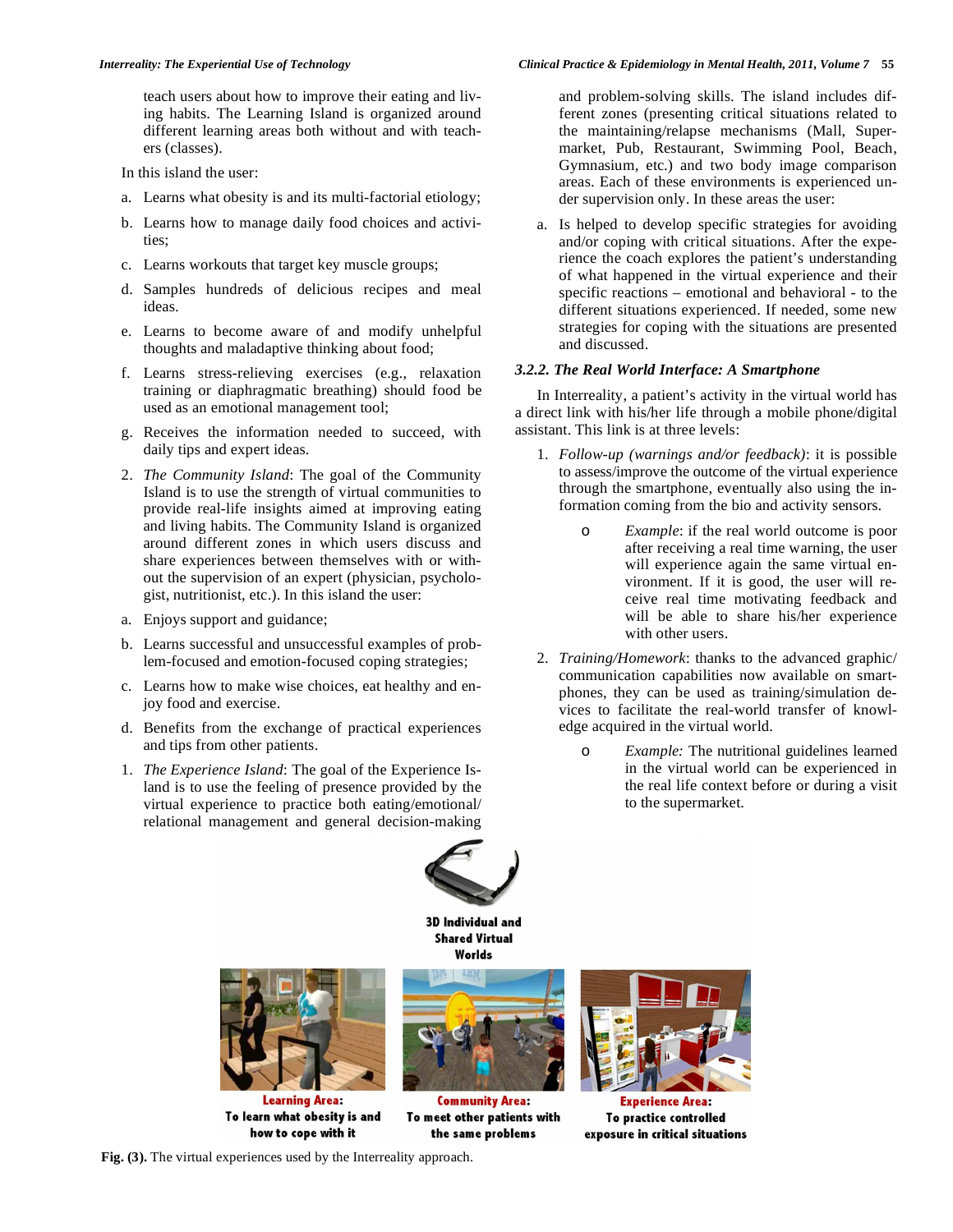#### **56** *Clinical Practice & Epidemiology in Mental Health, 2011, Volume 7 Riva <i>et al.* **Riva** *et al.* **Riva** *et al.*

- 3. *Community*: the social links created in the virtual world can be continued in the real world even without revealing the real identity of the user.
	- o *Example*: I can SMS a virtual friend in my own real context to ask for support.

# *3.2.3. The Personal Bio-Monitoring System: Behavioral and Physiological Sensors*

In Interreality the dynamic behavioral profile of the user (contextualized behaviors and body dynamics) and the physiological response of the user to events (analysis of biosensors' data) is done through a *Personal Bio-monitoring System* (PBS), consisting of independent wearable bands for the examination of the physiological and behavioral signs.

The PBS allows full-body motion tracking through a 3D wearable motion analysis platform. The PBS integrates biosensors for the transduction of heart rate variability (HRV), electro dermal response (EDR), peripheral skin temperature, as well as EEG data. The PBS will wirelessly integrate stateof-the-art miniature inertial sensors, wireless communication solutions and bio-electrodes, as well as conductive elastromer-based paths directly screen-printed on each single band for the electrical connections. GPS data for location-tracking will be obtained from the smartphone.

The full PBS system will be used in the therapist's office only. To improve acceptability, the patient will use a bluetooth wearable sensor only (HRV, EDR, skin temperature).

# **4. INTERREALITY IN PRACTICE: A CLINICAL SCENARIO**

To present and discuss the clinical value of the Interreality paradigm, we will use a clinical scenario: Daniela, a 35 year old fast-food worker with obesity problems.

# **4.1. The Clinical Scenario**

Daniela was 35 years old (Fig. **4**), and she worked in a fast-food restaurant near the train station of her town. She was single and had struggled with her weight most of her life. Since adolescence, she had tried many different diets and weight-loss methods, but without results. Even worse, she gained more weight after each dieting attempt.

Her weight was 115 kgs (BMI: 43.8) and the excess body fat was impacting her health: she was at risk for Type II diabetes, cardiovascular disease, hypertension and stroke. For this reason her physician suggested to her that she enter a weight-loss treatment program.

## **4.2. The Clinical Protocol**

At admission, Daniela presented as anxious and somewhat sad. After a short assessment interview and paper-andpencil self-report questionnaires, she was diagnosed with mild depression and moderate anxiety.

After the assessment phase the therapist explained to Daniela the Interreality approach (see Fig. **5**) and protocol (4 to 6 months of weekly sessions), and asked her to use the Interreality system.

The therapist showed Daniela how to wear biosensors to monitor her physiological parameters. Then, the therapist put the non-invasive sensors on Daniela and explained how to use them, beginning the education process.

After this short training phase, the therapist introduced Daniela to her first individual virtual experience: the *psychologist's office.* This represents the start and the end of each virtual experience, and it has the important function of outlining the boundaries of the VR session. It is a neutral and reassuring place, which allows continuity in the phases of the individual session: face-to-face, VR and face-to-face. In the

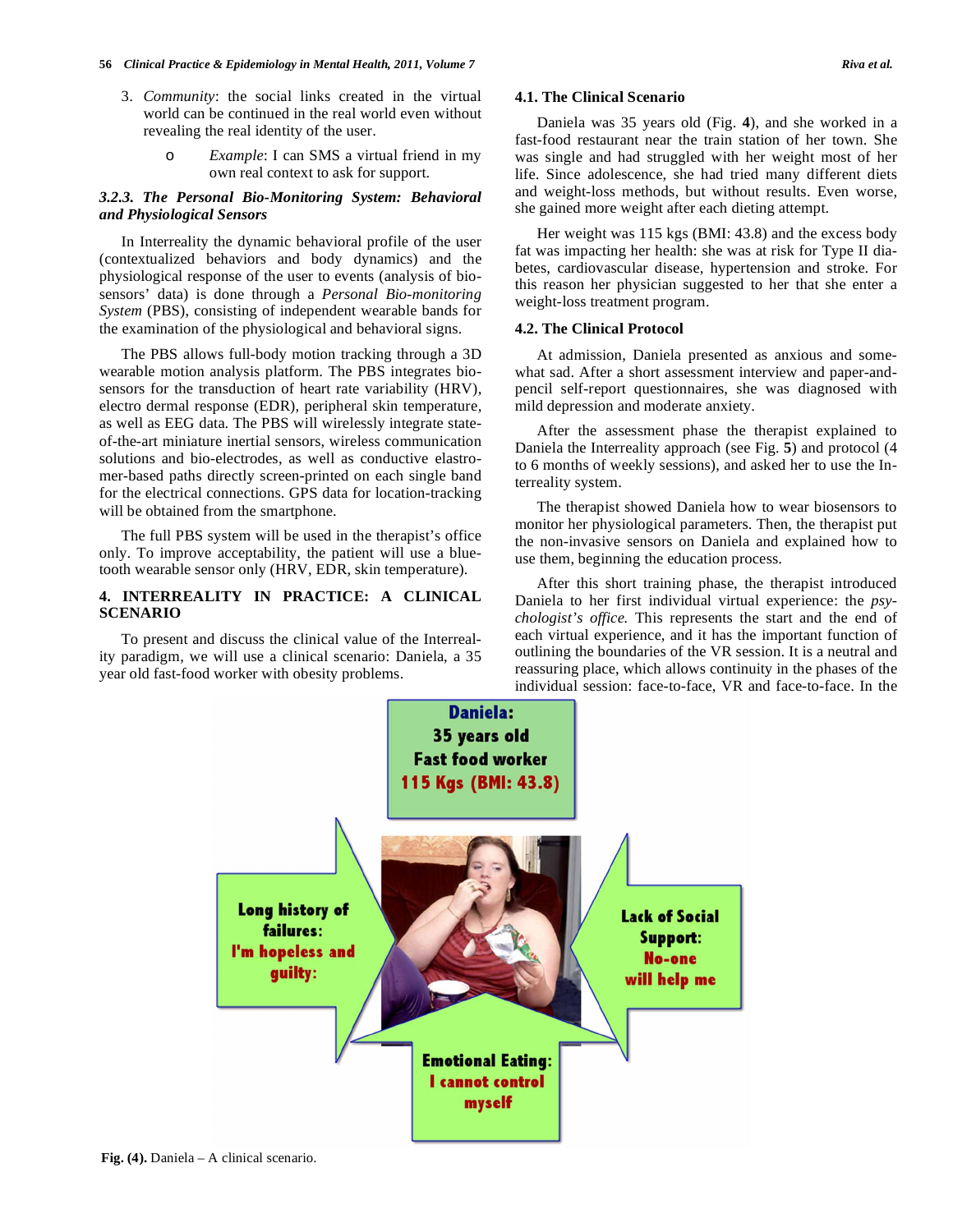

**Fig. (5).** The support provided by the Interreality approach to Daniela.

psychologist's office there are the following objects: a writing desk with two comfortable chairs, a bookshelf and furnishings that make the environment more comfortable and hospitable (pictures, carpets, lamps, green plants, etc.).

After experiencing the psychologist's office Daniela moved to one of the virtual worlds – the *Experience Island* where she entered the *virtual balance* room. Daniela weighed herself on the virtual scales in the middle of the room. When Daniela stood on the scales, her weight(which had previously been typed in) appeared on the display.

The therapist used this experience to explore any symptoms of anxiety related to the experience of weighing and to assess Daniela's concerns about eating, body shape and weight.

The interview during the virtual experience revealed a long history of increasing guilt and shame that had its focus in a growing disgust for her body. To counter it she had occasionally used drastic weight control measures in the past, but was unable to maintain the weight loss. The data fusion system, integrating all the biosensors' data, allowed the therapist to assess in real time how the virtual situation was affecting Daniela's physiological responses.

At the end of the clinical session, the therapist provided homework for Daniela. She was asked to use her smartphone to keep a daily log of food consumed and exercise. Specifically, Daniela was asked to input the food or the exercise in the smartphone immediately afterwards. At the same time the biosensors tracked her physiological responses. The aim was to understand what she had eaten and determine possible risk situations that may lead to negative behaviors. Using this data, both Daniela and the therapist learned, for example, at what time she usually ate, that she ate when stressed, or in the company of specific friends, etc.

The data reported by the smartphone was also used by the therapist to schedule the type and content of the feedback provided by the Decision Support System (DSS). Specifically it provided stimulus control by suggesting contextualized behaviors: restricting the number of places where eating was permitted, not missing meals, allowing eating only after specific activities etc.

In the following phase of the treatment, Daniela was invited to experience a new virtual world, the *Learning Island*, where she entered a *Virtual Kitchen*. This virtual room was a quite spacious environment with windows, an equipped kitchen (refrigerator, oven, gas-ring, sink, mixer, toaster, etc.) and a table with four chairs.

In the kitchen Daniela interacted with the presented objects: she opened the cupboards, the refrigerator, the freezer and the oven. Moreover, she was allowed to choose and "eat" any of the available food. This experience provided Daniela with information to help plan a healthy diet while managing calorie intake. Furthermore, after "eating" the different foods she was able to immediately see the impact of the choice on her avatar (it became thinner or fatter). She was then allowed to reverse her choice and learn which nutrients should be limited and which nutrients should be consumed in adequate amounts. During the experience, when the avatar became fatter she reported feeling guilty, ashamed, and even more uncomfortable in her body.

To address this strong emotional response, in a latter session the therapist asked Daniela to enter a new world in the *Experience Island*: the *swimming pool*. When Daniela entered this environment she found herself in front of a swimming pool surrounded by deck chairs, towels on the floor, and people sunbathing on the lawn and on the edge of the swimming pool. Some people were swimming.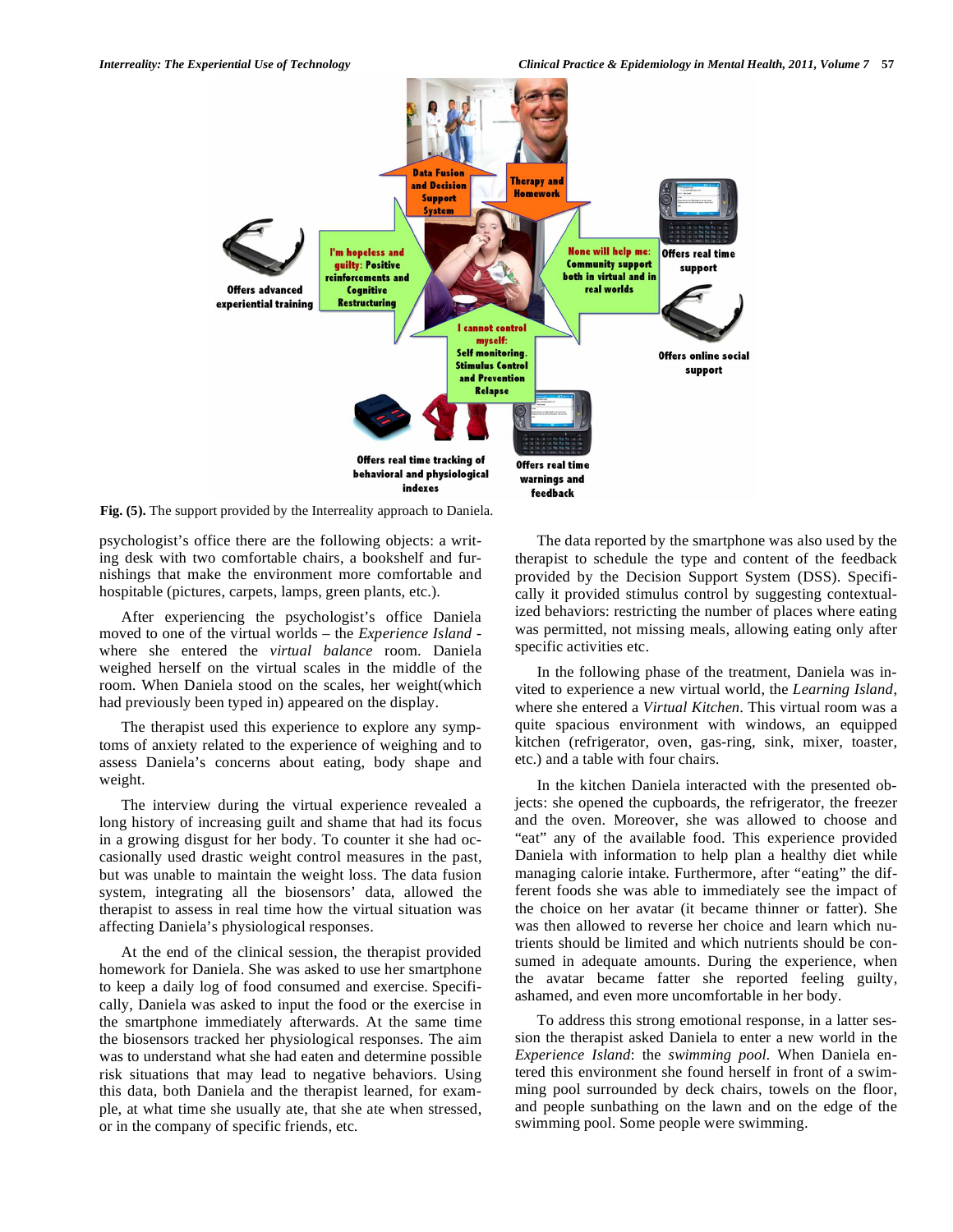With the help of her therapist and of the data collected by the biosensors, Daniela began to recognize her own pattern of using eating to regulate emotions and also the negative emotions related to her body. In this process, Daniela was helped to identify and consciously experience her emotions so that she could choose appropriate distress tolerance skills to manage them. For example, in another world of the *Experience Island* - the *relaxation area*, a green valley with a lake in the middle - she learned some simple relaxation procedures. She was delighted at the emotional control this virtual experience allowed her to feel, and the relief of having tools to rely on during emotionally difficult moments rather than defaulting to eating behaviours.

Daniela also met virtually in the *Learning Island* with her dietician to assess her level of physical fitness and activity. Together, they explored the physical activities she enjoyed in the past or might enjoy if she gave herself permission to try. Based upon the results of this assessment, and with some coaching, Daniela began to exercise three times per week for 60 minutes.

Daniela was then invited to enter her first group virtual experience, the *Community Island* (under therapist supervision) – where she had the opportunity to share and discuss her experience with other patients who suffer from the same problems.

However, in some cases Daniela experienced new critical situations – i.e., her boss wanted her to do something that exceeded her available time and resources - that triggered emotional eating behaviors. When these situations occurred, the Decisions Support System provided her with some suggestions about dealing with negative emotions (i.e. instructions to relax) and guidelines to avoid seeing the lapse as a sign that she was a total failure leading to increased shame.

Daniela was scheduled to see the therapist the next day. During the session the therapist asked her if the suggestions provided by the Decision Support System were helpful. Daniela's answer was positive: the Decision Support System helped her to reframe her thoughts more positively. Further, it helped to remind her about the relaxation techniques that she had previously learned. Then, the therapist compared the information provided by Daniela with the data collected by the Decision Support System. This analysis allowed the therapist to identify critical issues – Daniela's difficulty in negotiating properly with her boss – and to define the next phases of the treatment.

In the following sessions, Daniela reported to the therapist that although her initial treatment goal was weight loss, this broader empowerment approach was necessary for her. She also reported that meeting other people in the *Community Island* helped her to find much-needed support and to discover new strategies to manage her negative emotions. For instance Rosa, a 42-year-old nurse with a 38 BMI, suggested to her that she participate more in fun activities to decrease stress and shame about her appearance. Paola, a 51 year-old teacher with a 39 BMI told her to focus on small accomplishments, rather than just big ones. Following these suggestions Daniela learned to reframe her thoughts, with less self-condemnation.

Finally, having full-time support through the smartphone made Daniela more confident. She began to recognize lapses—i.e., eating out of emotion rather than hunger—and redirected herself to use the learned skills during these times.

At the end of the treatment Daniela had taken a pivotal step: she was no longer measuring the rate or amount of weight loss, but drawing empowerment from understanding the dynamics that had kept her bound in a yo-yo diet cycle most of her life. Daniela also understood that she could accept her body as it was and celebrate its changes in relation to her more balanced lifestyle and enjoyment of food.

### **4.3. Challenges and Cost Effectiveness**

In a recent review, Riva [15] identified four major issues that may limit the use of the proposed approach:

- the lack of standardisation of virtual reality hardware and software and the limited possibility of tailoring virtual environments to the specific requirements of the clinical or the experimental setting;
- the low availability of standardised protocols that can be shared by the community of researchers;
- the high costs (up to  $\epsilon$ 200,000 US\$) required for designing and testing it;
- expensive technical support or continual maintenance are often required.

Further, lack of ongoing training and technical support can discourage professionals from utilising the proposed approach with a significant waste of time and technology.

Finally, only a small number of clinical studies related to the use of technology in the treatment of obesity to date have made cost-effectiveness calculations. Costs for the Interreality approach include installation and maintenance of both fixed and mobile equipment, ongoing technical support, documentation requirements, accommodation and staff training.

On the other hand, the costs of overweight and obesity are huge. A recent study estimated that the yearly costs in UK for these disturbances are about £3.2 billion (US\$ 4 billion). The direct treatment costs of obesity include GP consultations, ordinary admissions, day cases, outpatient attendances and prescriptions. The indirect cost of obesity includes treating the consequences of this disturbance: stroke, CHD, hypertensive disease and diabetes mellitus.

Obesity has also a big impact on life expectancy: Craig and Tseng [62] suggest that, for a 55-year old man, an additional weight of 2.5 BMI is associated with the loss of at least 2.15 years of life.

As underlined by Simpson [63] the evaluation of costs encountered or saved through the use of the Interreality approach must balance technological, training and support costs with factors such as reduced treatment costs, a longer lifetime horizon, improved family and work commitments, costs incurred through time and expense of travel.

Furthermore, some new studies suggest that when managed and organised well, the use of Interreality technologies (virtual reality and mobile phones) may lead to cost savings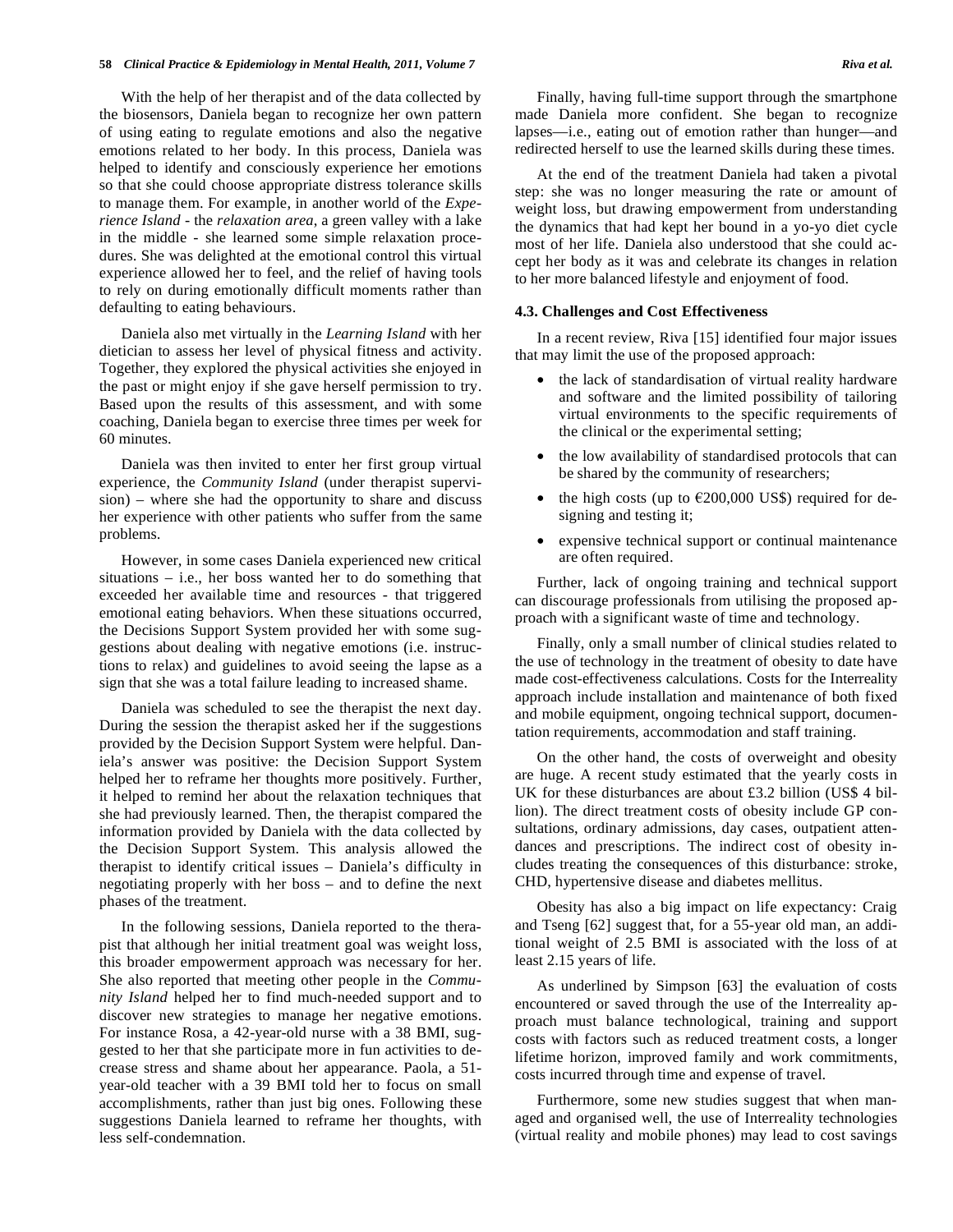# **4. CONCLUSIONS**

The use of new technologies (Internet, virtual reality, mobile phones), and in particular virtual reality (VR), is not new in the treatment of obesity: VR is part of Experiential Cognitive Therapy (ECT), a relatively short-term, patientoriented approach that focuses on individual discovery. In this approach VR is used as an "empowering environment", a special, sheltered setting where patients can start to explore and act without feeling threatened [33, 65]. Nothing the patient fears can "really" happen to them in VR. With such assurance, they can freely explore, experiment, feel, live and experience feelings and/or thoughts.

ECT has been tested in different case studies and controlled trials [47-52] and in general it provides better results in the follow-up than competing approaches including both nutritional [53] and the cognitive behavioral therapy [54].

However, as discussed before, until now this approach has not addressed the following issues:

- VR is a new and distinct realm, separate from the emotions and behaviors experienced by the patient in the real world;
- The protocol has not been customized to the peculiar characteristics of the patient.

To overcome the above limitations, here we suggested a new e-health paradigm – "*Interreality*" – that integrates assessment and treatment within a hybrid experiential environment including both virtual and real worlds [58, 59].

Classical behavioral and cognitive-behavioral approaches to obesity focus on directly modifying the content of dysfunctional behaviors and thoughts through a rational and deliberate process [66, 67]. In Interreality this happens within more contextualized experiential processes.

Specifically, the clinical use of Interreality is based on a closed-loop concept that involves the use of technology for assessing, adjusting and/or modulating the behaviors and emotions of the patient in both real and virtual worlds. On one hand, the patient is continuously assessed in the virtual and real worlds by tracking their behavioral and emotional status in the context of challenging tasks (*customization of the therapy according to the characteristics of the patient*). On the other hand, feedback is continuously provided to improve the skills of the patient through a conditioned association between performance and execution of assigned tasks (*improvement of self efficacy*).

To discuss and evaluate the clinical use of the proposed approach we presented and detailed a possible clinical scenario: Daniela, a 35-year-old fast-food worker with obesity problems.

From this clinical case, we suggested that the potential advantages offered to obesity treatments by the interreallity approach are:

• *An extended sense of presence*: Interreality uses advanced simulations (virtual experiences) to transform health guidelines and provisions in experience. In Interreality the patients do not receive abstract information but live meaningful experiences;

- *An extended sense of community*: Interreality uses hybrid social interaction and dynamics of group sessions to provide each user with targeted – but also anonymous, if required - social support in both physical and virtual worlds.
- *Real-time feedback between physical and virtual worlds*: Interreality uses bio and activity sensors and devices (smartphones) both to track in real-time the behavior and the health status of the user and to provide targeted suggestions and guidelines.

Obviously, any new paradigm requires a lot of effort and time to be assessed and properly used. Without a real clinical trial with obese patients, the Interreality paradigm will remain an interesting, but untested concept.

Only a small number of clinical studies related to the use of technology in the treatment of obesity to date have made cost-effectiveness calculations. Costs for the Interreality approach include installation and maintenance of both fixed and mobile equipment, ongoing technical support, documentation requirements, accommodation and staff training.

On the other hand, direct and indirect costs of overweight and obesity are huge; and some new studies suggest that when managed and organised well, the use of Interreality technologies may lead to cost savings and improved outcome for both patients and health services (e.g. [16, 64]).

In conclusion, despite the lack of clinical data, we suggest the Interreality paradigm may represent a valid opportunity for improving the long-term outcome of obesity treatments. Our hope is that the present paper will stimulate a discussion within the clinical and research community about the potential, the advantages and the possible risks that bridging physical and virtual world offers to cybertherapy applications.

# **ACKNOWLEDGEMENTS**

The work for preparing this paper was partially supported by the European funded project "Interstress" – Interreality in the management and treatment of stress-related disorders (FP7-247685 – http://www.interstress.eu). The authors wish also to thank the anonymous reviewers for their suggestions and comments.

# **REFERENCES**

- [1] Muruganathan A. Obesity and weight management in primary care. J Indian Med Assoc 2009; 107(7): 441-5.
- [2] Apovian CM. The causes, prevalence, and treatment of obesity revisited in 2009: what have we learned so far? Am J Clin Nutr 2010; 91(1): 277S-9S.
- [3] Flegal KM, Carroll MD, Ogden CL, Curtin LR. Prevalence and trends in obesity among US adults, 1999-2008. JAMA 2010; 303(3): 235-41.
- [4] Micciolo R, Di Francesco V, Fantin F*, et al*. Prevalence of overweight and obesity in italy (2001-2008): is there a rising obesity epidemic? Ann Epidemiol 2010; 20(4): 258-64.
- [5] Tambalis KD, Panagiotakos DB, Kavouras SA, *et al*. Eleven-year prevalence trends of obesity in Greek children: first evidence that prevalence of obesity is leveling off. Obesity 2010; 18(1): 161-6.
- [6] Faeh D, Bopp M. Increase in the prevalence of obesity in Switzerland 1982-2007: birth cohort analysis puts recent slowdown into perspective. Obesity 2010; 18(3): 644-6.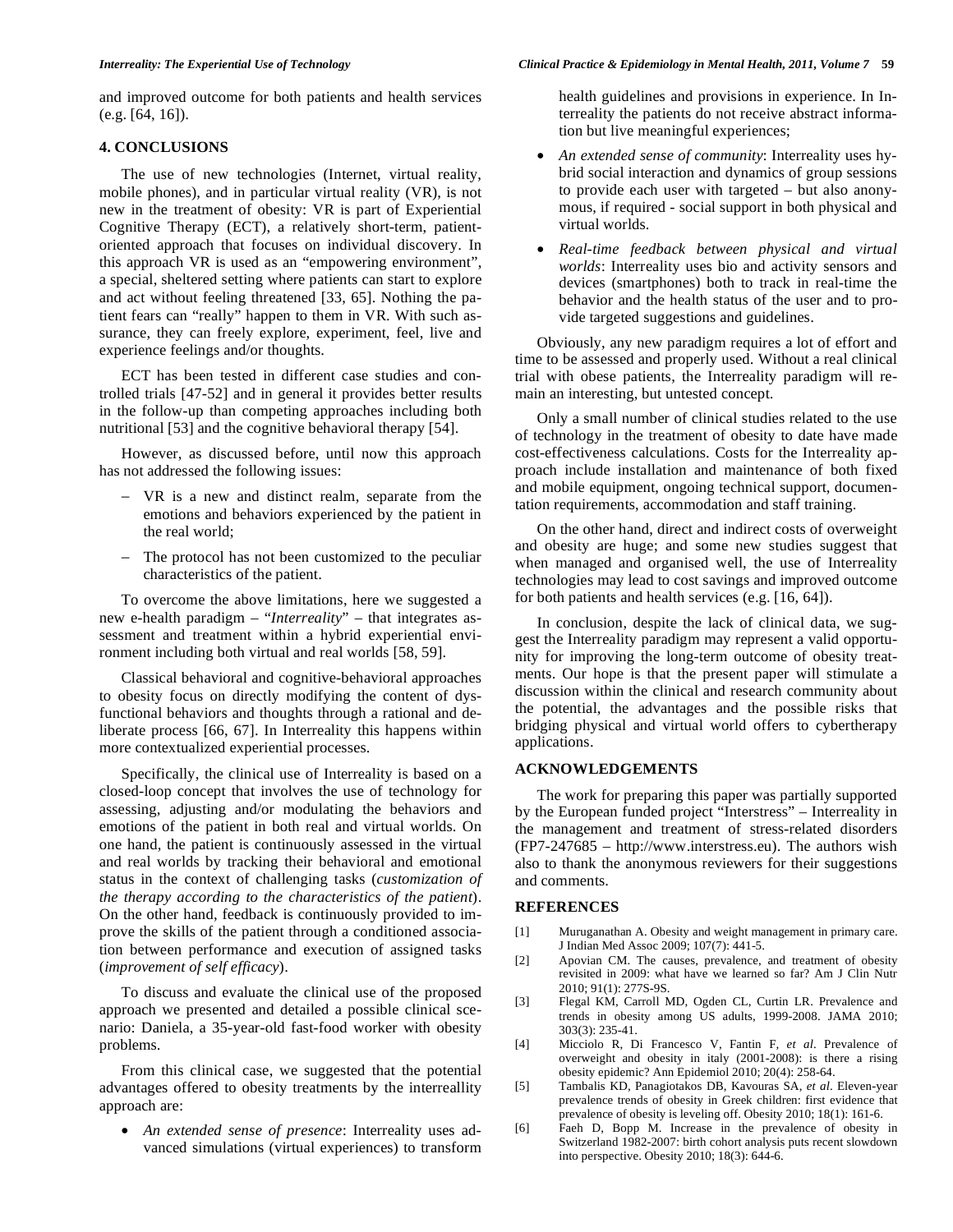- [7] de Andrade RG, Pereira RA, Sichieri R. Ten-year increase in the prevalence of obesity and reduction in fat intake in Brazilian women aged 35 years and older. J Epidemiol Commun Health 2010; 64(3): 252-4.
- [8] Blaine BE. Obesity, binge eating, and psychological distress: The moderating role of self-concept disturbance. Curr Psychiat Rev 2009; 5(3): 175-81.
- [9] Brownell KD, Stunkard AJ. Goals of obesity treatment. In: Fairburn CG, Brownell KD, Eds. Eating Disorders and Obesity: A comprehensive handbook. New York: The Guilford Press 2002; p. 507-11.
- [10] Perri MG, Fuller PR. Success and failure in the treatment of obesity: Where do we go from here? Med Exerc Nutr Health 1995; 4: 255-72.
- [11] Hankey CR. Session 3 (Joint with the British Dietetic Association): Management of obesity: Weight-loss interventions in the treatment of obesity. Proc Nutr Soc 2010; 69(1): 34-8.
- [12] Jeffery RW, Drewnowski A, Epstein LH, *et al*. Long-term maintenance of weight loss: Current status. Health Psych 2000; 19 (Suppl.): 5-16.
- [13] Blackburn GL, Wollner S, Heymsfield SB. Lifestyle interventions for the treatment of class III obesity: a primary target for nutrition medicine in the obesity epidemic. Am J Clin Nutr 2010; 91(1): 289S-92S.
- [14] Riva G. Ambient intelligence in health care. Cyberpsychol Behav 2003; 6(3): 295-300.
- [15] Riva G. Virtual reality: an experiential tool for clinical psychology. Br J Guid Counsel 2009; 37(3): 337-45.
- [16] Preziosa A, Grassi A, Gaggioli A, Riva G. Therapeutic applications of the mobile phone. Br J Guid Counsel 2009; 37(3): 313-25.
- [17] Gorini A, Gaggioli A, Riva G. Virtual worlds, real healing. Science 2007; 318(5856): 1549.
- [18] Gorini A, Gaggioli A, Vigna C, Riva G. A second life for eHealth: prospects for the use of 3-D virtual worlds in clinical psychology. J Med Internet Res 2008; 10(3): e21.
- [19] Wiederhold BK, Wiederhold MD. The future of Cybertherapy: Improved options with advanced technologies. Stud Health Technol Inform 2004; 99: 263-70.
- [20] Riva G, Molinari E, Vincelli F. Interaction and presence in the clinical relationship: virtual reality (VR) as communicative medium between patient and therapist. IEEE Trans Inf Tech Biomed 2002; 6(3): 198-205.
- [21] Riva G. Virtual reality in psychotherapy: review. Cyberpsychol Behav 2005; 8(3): 220-30; discussion 31-40.
- [22] Moore K, Wiederhold BK, Wiederhold MD, Riva G. Panic and agoraphobia in a virtual world. Cyberpsychol Behav 2002; 5(3): 197-202.
- [23] Parsons TD, Rizzo AA. Affective outcomes of virtual reality exposure therapy for anxiety and specific phobias: A meta-analysis. J Behav Ther Exp Psychiatry 2008; 39(3): 250-61.
- [24] Saunders T, Driskell JE, Johnston JH, Salas E. The effect of stress inoculation training on anxiety and performance. J Occup Health Psychol 1996; 1(2): 170-86.
- [25] Riva G, Algeri D, Pallavicini F, Repetto C, Gorini A, Gaggioli A. The use of advanced technologies in the treatment of psychological stress. J Cyberther Rehab 2010; 2(2): 169-71.
- [26] Pallavicini F, Algeri D, Repetto C, Gorini A, Riva G. Biofeedback, VR and Mobile Phones in the treatment of Generalized Anxiety Disorders: A phase-2 controlled trial. J Cyberther Rehab 2009; 2(4): 315-28.
- [27] Wender R, Hoffman H, Hunner H, Seibel E, Patterson D, Sharar S. Interactivity influences the magnitude of virtual reality analgesia. J Cyberther Rehab 2009; 2(1): 27-34.
- [28] Botella C, Quero S, Banos RM, Perpina C, Garcia Palacios A, Riva G. Virtual reality and psychotherapy. Stud Health Technol Inform 2004; 99: 37-54.
- [29] Baños RM, Botella C, Alcañiz M, Liaño V, Guerrero B, Rey B. Immersion and Emotion: Their impact on the sense of presence. CyberPsychol Behav 2004; 7(6): 734-41.
- [30] Riva G. From virtual to real body: Virtual reality as embodied technology. J Cyberther Rehab 2008; 1(1): 7-22.
- [31] Hoffman HG, Richards T, Coda B, Richards A, Sharar SR. The illusion of presence in immersive virtual reality during an fMRI brain scan. Cyberpsychol Behav 2003; 6(2): 127-31.
- [32] Riva G. From technology to communication: Psycho-social issues in developing virtual environments. J Vis Lang Computing 1999; 10: 87-97.
- [33] Riva G, Gaggioli A, Gorini A, *et al*. Virtual reality as empowering environment for personal change: the contribution of the applied technology for neuro-psychology laboratory. Anuario Psicol 2009; 40(2): 182-205.
- [34] Riva G, Gaggioli A, Villani D, *et al*. NeuroVR: an open source virtual reality platform for clinical psychology and behavioral neurosciences. Stud Health Technol Inform 2007; 125: 394-9.
- [35] North MM, North SM, Coble JR. Virtual reality therapy for fear of flying. Am J Psychiatry 1997; 154(1): 130.
- [36] Vincelli F. From imagination to virtual reality: the future of clinical psychology. Cyberpsychol Behav 1999; 2(3): 241-8.
- [37] Vincelli F, Molinari E, Riva G. Virtual reality as clinical tool: immersion and three-dimensionality in the relationship between patient and therapist. Stud Health Technol Inform 2001; 81: 551-3.
- [38] Powers MB, Emmelkamp PM. Virtual reality exposure therapy for anxiety disorders: A meta-analysis. J Anx Dis 2008; 22(3): 561-9.
- [39] Algeri D, Carelli L, Gaggioli A, Riva G. A Free tool for motor rehabilitation: NeuroVR 1.5 with CamSpace. Stud Health Technol Inform 2009; 144: 99-101.
- [40] Carelli L, Morganti F, Poletti B, *et al*. A NeuroVR based tool for cognitive assessment and rehabilitation of post-stroke patients: two case studies. Stud Health Technol Inform 2009; 144: 243-7.
- [41] Glantz K, Durlach NI, Barnett RC, Aviles WA. Virtual reality (VR) and psychotherapy: Opportunities and challenges. Presence 1997; 6(1): 87-105.
- [42] DiClemente CC. Self-efficacy and the addictive behaviors. J Soc Clin Psych 1986; 4: 302-15.
- [43] Riva G. Neuroscience and Eating Disorders: The role of the medial temporal lobe. Nature Precedings 2010; doi: 10101/mpre 2010.4235.
- [44] Thompson JK, Heinberg LJ, Altabe M, Tantleff-Dunn S. Exacting beauty: Theory, assessment and treatment of body image disturbance. Washington DC: American Psychological Association 1999.
- [45] Cash TF. The body image workbook: an eight-step program for learning to like your looks. Oakland, CA: New Harbinger 1997.
- [46] Cash TF. The treatment of body image disturbances. In: Thompson JK, editor. Body image, eating disorders and obesity. Washington, DC: APA - American Psychological Association1996; p. 83-107.
- [47] Riva G. The virtual environment for body-image modification (VEBIM): Development and preliminary evaluation. Presence 1997; 6(1): 106-17.
- [48] Riva G. Modifications of body image induced by virtual reality. Percept Mot Skills 1998; 86: 163-70.
- [49] Riva G. Virtual environment for body-image modification: Virtual reality system for the treatment of body image disturbances. Comp Hum Behav 1998; 14(3): 477-90.
- [50] Riva G, Bacchetta M, Baruffi M, Rinaldi S, Vincelli F, Molinari E. Virtual reality-based experiential cognitive treatment of obesity and binge-eating disorders. Clin Psych Psychother 2000; 7(3): 209-19.
- [51] Riva G, Bacchetta M, Baruffi M, Molinari E. Virtual reality-based multidimensional therapy for the treatment of body image disturbances in obesity: a controlled study. Cyberpsychol Behav 2001; 4(4): 511-26.
- [52] Riva G, Bacchetta M, Cesa G, *et al*. Is severe obesity a form of addiction? Rationale, clinical approach, and controlled clinical trial. Cyberpsychol Behav 2006; 9(4): 457-79.
- [53] Brownell KD. The LEARN manual for weight control. Philadelphia: University of Pennsylvania Press; 1985.
- [54] Cooper Z, Fairburn CG, Hawker DM. Cognitive-Behavioral Treatment of Obesity: A Clinician's guide. New York: Guilford Publications, Inc 2003.
- [55] Havik OE, Vanden Bos GR. Limitations of manualized psychotherapy for everyday clinical practice. Clin Psych: Sci Pract 2006; 3(3): 264-7.
- [56] Riva G. Interreality: A New Paradigm for E-health. Stud Health Technol Inform 2009; 144: 3-7.
- [57] van Kokswijk J. Hum@n, Telecoms & Internet as Interface to Interreality. Hoogwoud, The Netherlands: Bergboek 2003.